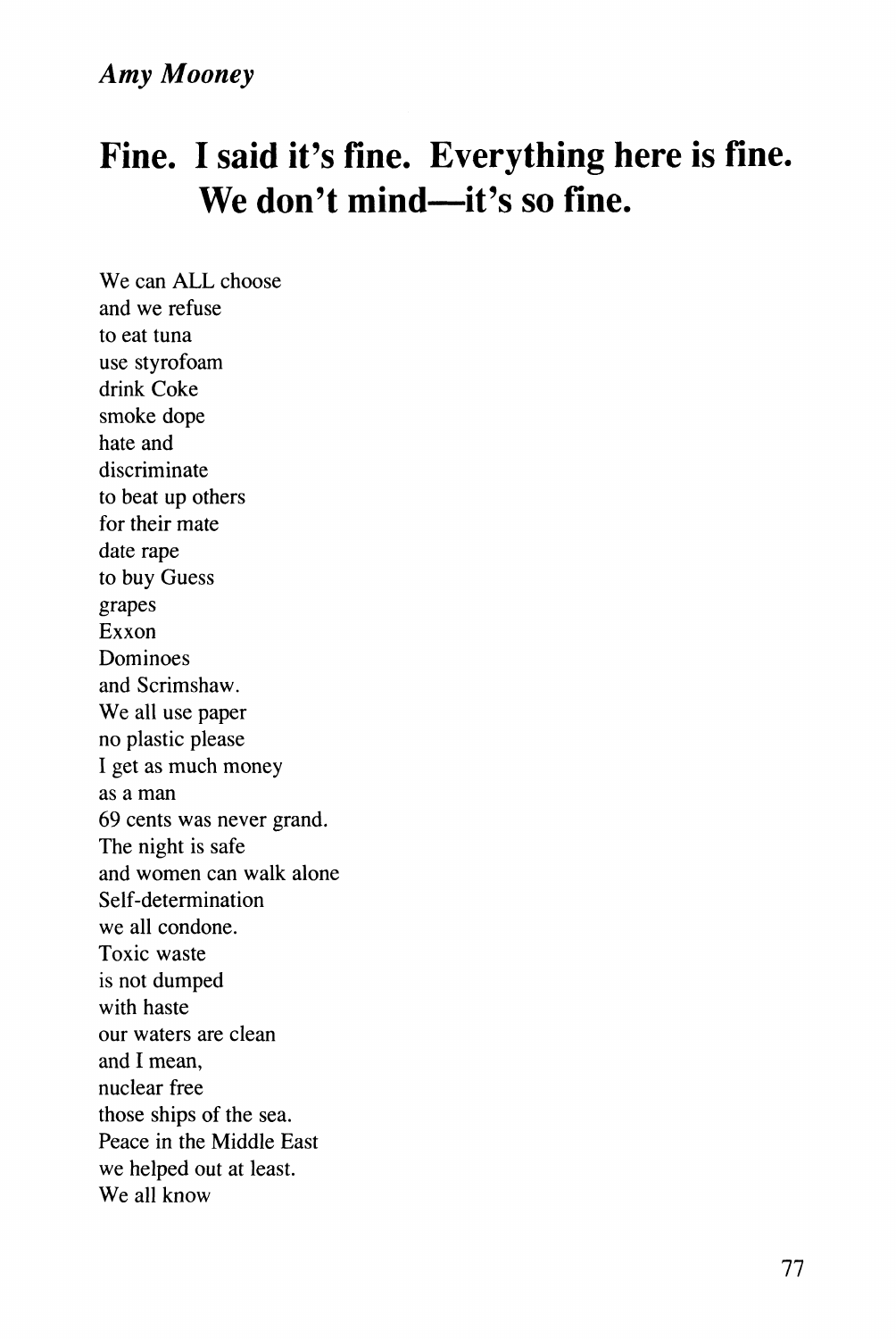## **Mooney**

that power over is different when you're under. Biko is out people all doubt that Quayle is capable there is a staple of food for the Third World Donald Trump builds public housing and Bush doesn't lie. Our lungs are not a landfill anymore All along the shore there are no oil spills. Dioxon poisoning and ocean strip mining are prevented. Eating disorders do not exist we insist there be no agism classism sexism racism. We banned Photoplankton blooms chlorofluorocarbons pentachlorophenol racial slurs and buying furs. The ozone hole is gone and acid rain doesn't water the lawn. We saved the dolphins